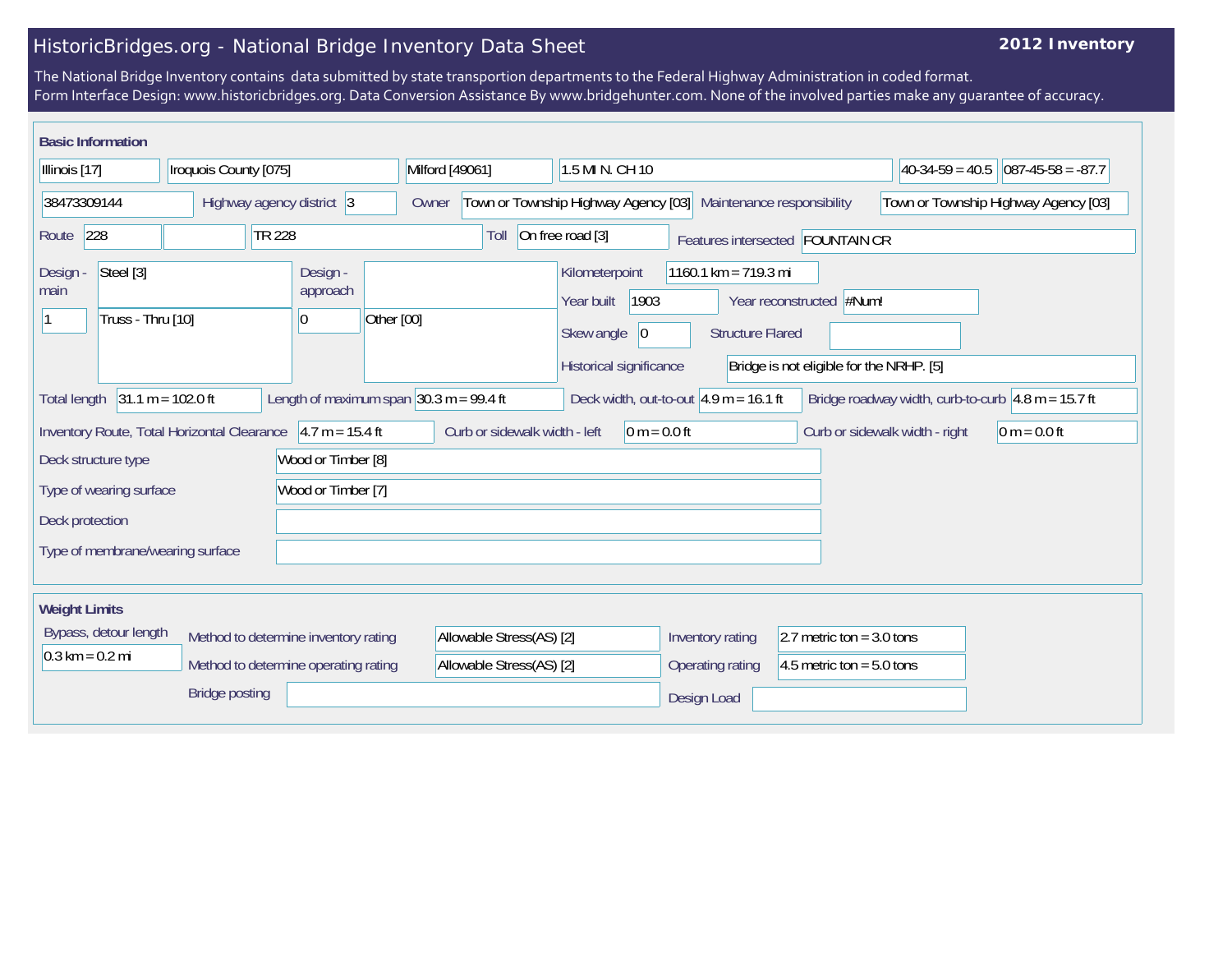| <b>Functional Details</b>                                                                                |                                                                                         |  |  |  |  |  |  |  |
|----------------------------------------------------------------------------------------------------------|-----------------------------------------------------------------------------------------|--|--|--|--|--|--|--|
| Average daily truck traffi<br>Average Daily Traffic<br>25                                                | Year 2009<br>2032<br>26<br>%<br>Future average daily traffic<br>Year                    |  |  |  |  |  |  |  |
| Road classification<br>Local (Rural) [09]                                                                | Approach roadway width<br>$6.7 m = 22.0 ft$<br>Lanes on structure  1                    |  |  |  |  |  |  |  |
| Type of service on bridge Highway [1]                                                                    | Direction of traffic One lane bridge for 2 - way traffic [3]<br>Bridge median           |  |  |  |  |  |  |  |
| No parallel structure exists. [N]<br>Parallel structure designation                                      |                                                                                         |  |  |  |  |  |  |  |
| Waterway [5]<br>Type of service under bridge                                                             | 0 <br>Navigation control<br>Lanes under structure                                       |  |  |  |  |  |  |  |
| Navigation vertical clearanc<br>$0 = N/A$                                                                | Navigation horizontal clearance $ 0 = N/A$                                              |  |  |  |  |  |  |  |
| Minimum navigation vertical clearance, vertical lift bridge                                              | Minimum vertical clearance over bridge roadway<br>$4.39 m = 14.4 ft$                    |  |  |  |  |  |  |  |
| Minimum lateral underclearance reference feature Feature not a highway or railroad [N]                   |                                                                                         |  |  |  |  |  |  |  |
| Minimum lateral underclearance on right $ 0 = N/A$                                                       | Minimum lateral underclearance on left $0 = N/A$                                        |  |  |  |  |  |  |  |
| Minimum Vertical Underclearance $ 0 = N/A$                                                               | Minimum vertical underclearance reference feature Feature not a highway or railroad [N] |  |  |  |  |  |  |  |
| Appraisal ratings - underclearances N/A [N]                                                              |                                                                                         |  |  |  |  |  |  |  |
|                                                                                                          |                                                                                         |  |  |  |  |  |  |  |
| <b>Repair and Replacement Plans</b>                                                                      |                                                                                         |  |  |  |  |  |  |  |
| Type of work to be performed                                                                             | Work to be done by contract [1]<br>Work done by                                         |  |  |  |  |  |  |  |
| Replacement of bridge or other structure because<br>of substandard load carrying capacity or substantial | 173000<br>17000<br>Bridge improvement cost<br>Roadway improvement cost                  |  |  |  |  |  |  |  |
| bridge roadway geometry. [31]                                                                            | $40.5 m = 132.9 ft$<br>Length of structure improvement<br>Total project cost<br>260000  |  |  |  |  |  |  |  |
|                                                                                                          | Year of improvement cost estimate                                                       |  |  |  |  |  |  |  |
|                                                                                                          | Border bridge - state<br>Border bridge - percent responsibility of other state          |  |  |  |  |  |  |  |
|                                                                                                          | Border bridge - structure number                                                        |  |  |  |  |  |  |  |